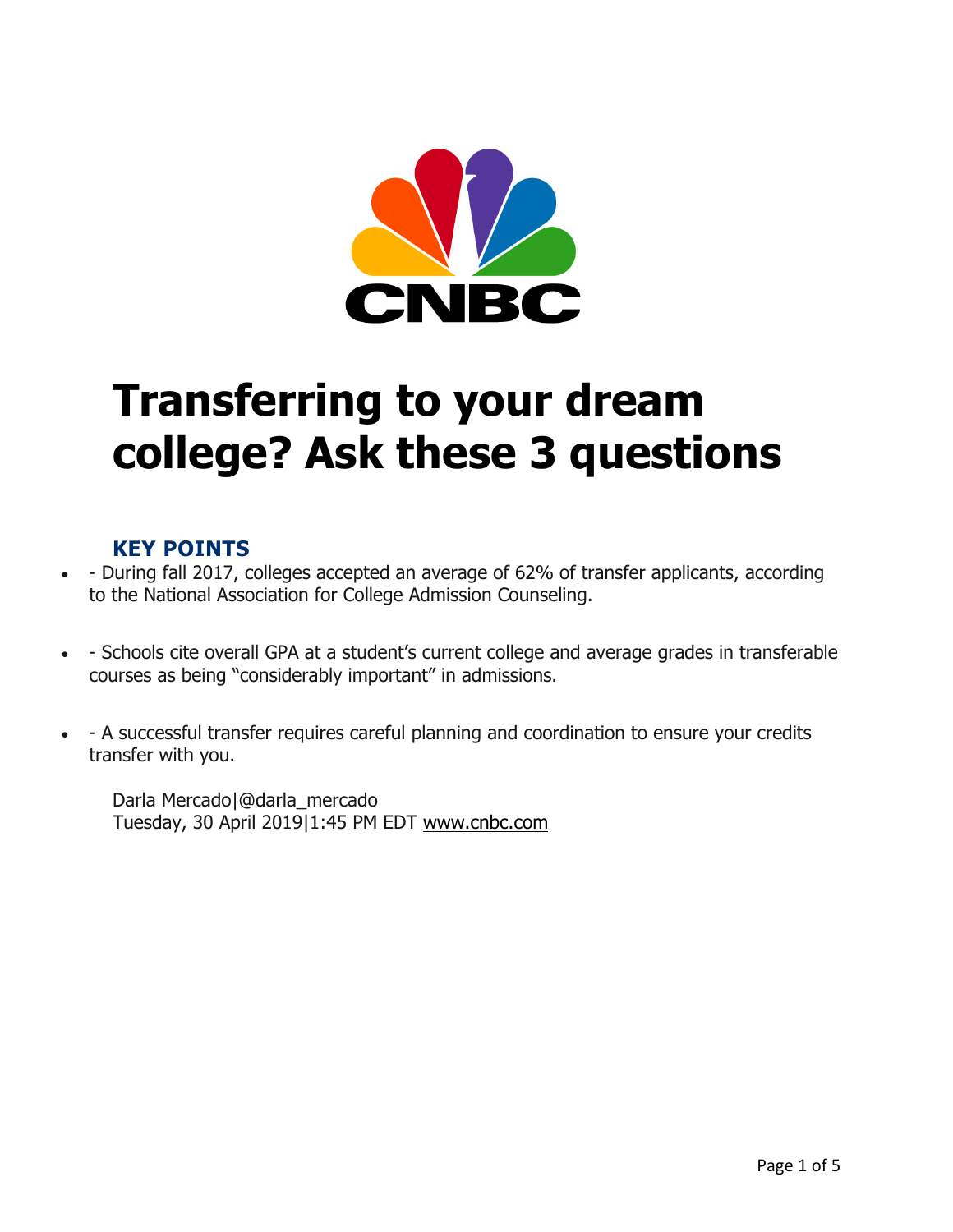

*Hero Images | Getty Images*

If your high-school senior didn't make the cut at his dream college this spring, then a transfer might be in the cards.

Just make sure you don't botch it.

On average, colleges offered admission to 62% of transfer applicants in fall of 2017, according to the National Association for College Admission Counseling.

In comparison, they offered a seat to an average of 65% of first-time freshmen, the association found.

There are multiple reasons why students might want to make a switch from one school to the next. Perhaps they didn't find the appropriate fit at their first institution.

"It's very common for a college freshman to question whether he or she should be at that particular college," said Eric Greenberg, president of Greenberg **Educational Group in New York.**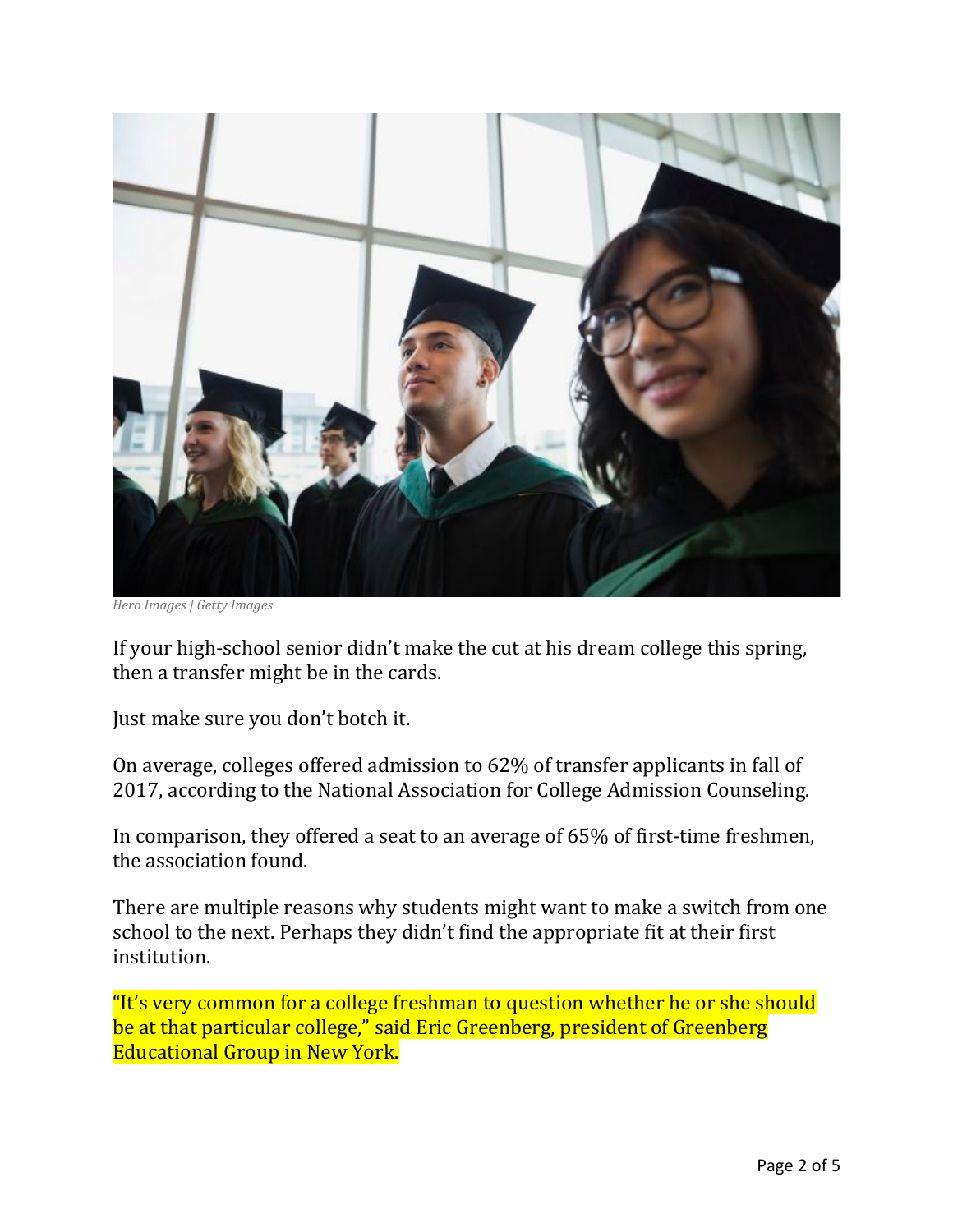"The questions they really should ask are 1: Am I comfortable here socially? 2: Am I comfortable here academically? 3: Do the social side and the academic side meet my expectations?"

Alternatively, they might be making the leap from a community college to a fouryear university, which can bring in additional complexity.

Here are three questions to consider before making a change.

### **1. Do your credits stay or go?**



*Hill Street Studios | DigitalVision | Getty Images*

Before making a switch, your child should find out whether her new school will readily accept the credits she's already gathered.

"A misconception is that all of the credits will transfer, but usually they don't," said Mark Kantrowitz, publisher and vice president of research at SavingforCollege.com.

Schools may have agreements detailing the transferability of credits from one college to the next.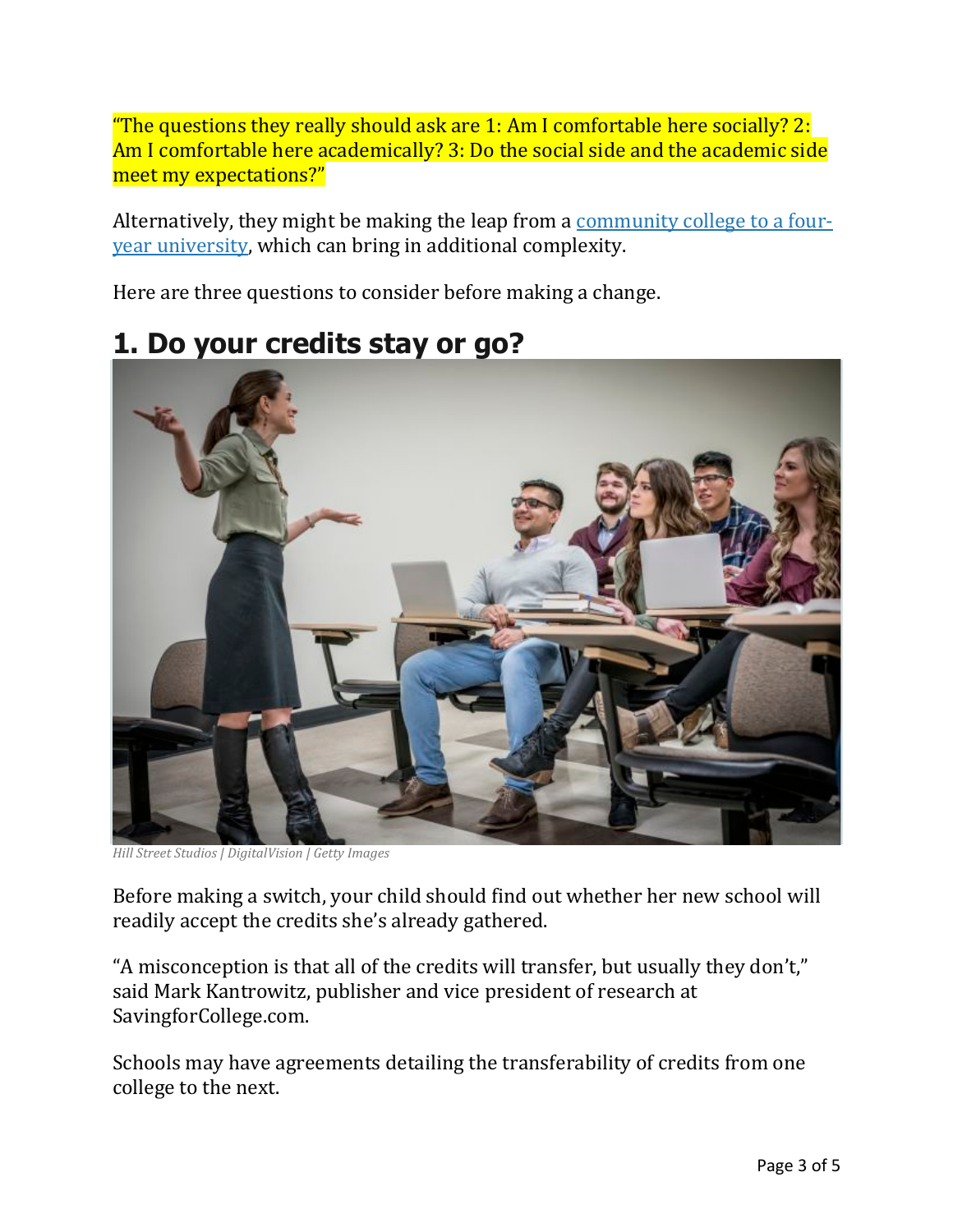This is especially the case for partnership programs where community colleges have paired up with four-year schools to smooth the transfer process.

Keep an eye out for catches within those agreements.

"Even if you have an agreement that says the credit transfers, you might not satisfy the prerequisites," said Kantrowitz. "This means you might have to retake the class."

In cases where there is no agreement, the colleges themselves need to review your child's transcripts to see if the coursework maps over.

This is an important consideration because in a worst-case scenario, it could mean students are spending more time and money making up classes.

# **2. What happens to your financial aid?**

Maybe your student plans on completing the fall semester at one school and transferring to another school in the spring.

If that's the case, be aware of how this move could affect grants and other financial aid. Your child won't be able to take his current aid to his new school.

"With state and federal aid, if you're transferring mid-year, you get whatever is left over at the new college," said Kantrowitz.

When your child withdraws from a school to transfer elsewhere, federal loans go into repayment status unless he gets an in-school deferment, according to the U.S. Department of Education.

Coordinate with the financial aid office at both schools to ensure a smooth transition.

# **3. Which grades matter the most?**

Just because your child has a plan to swap schools in the future, that doesn't mean he should slacken up on his studies at the current school

Those stellar SAT scores and high-school transcripts matter less as time goes on.